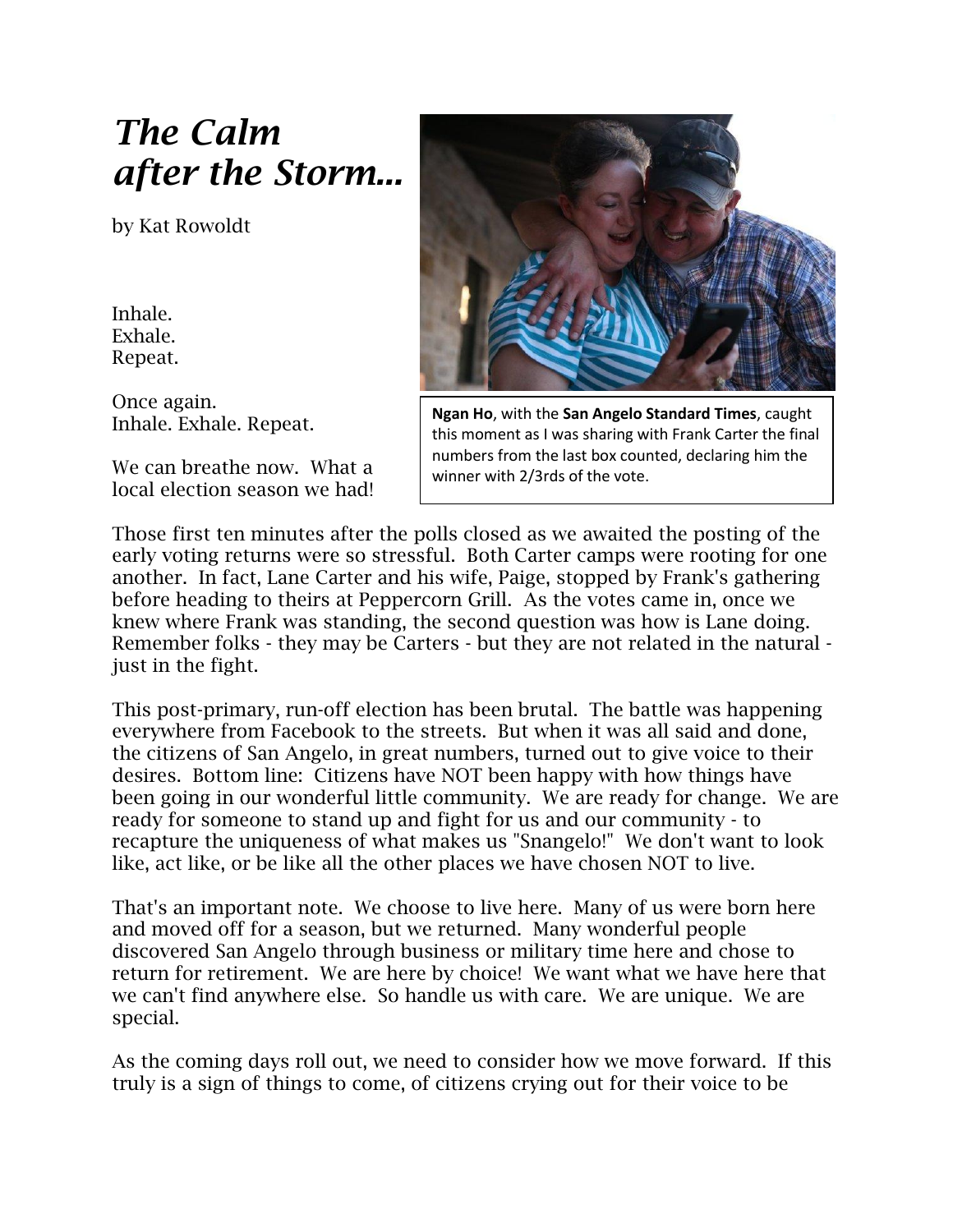heard and the bureaucrats to be silenced, then we need to make sure we have a proper footing and plan in advancing.

One of the things that must be put on the table and discussed now that the election is over, is the accountability of those who are seated on Council and the employees of the city. OK - everyone put on your steel toe boots - I'm going to step on toes by presenting FACTS/TRUTH to you. Are you ready?

I will be one of the first to applaud the creativity of the numerous signs we have seen around town. Bravo! Great job! Liz, I absolutely loved it!

- Liz Puts Out Fires
- Korona Formally Endorses Liz
- Roses are Red. Violets are Blue. Please Vote for Liz, and We Will Too *(my personal favorite)*
- Liz is Good Insurance
- $e$  etc., etc.



But... There is just ONE, maybe TWO, maybe THREE major problems with these signs. They do not align with Texas Election Code for signage, nor do they pass the Portable Sign Code in San Angelo. State and City violations - but where were the City Permit - Permit Enforcement people. Oh... maybe City Council people get a pass on following sign ordinances.

After several days of enjoying the creativity behind the signs, something hit me, and it wasn't a brick. I remembered sitting through a City Council meeting where these portable signs were the HOT topic of the meeting. As I began digging back through notes and files, I was shocked that it was actually two years ago that this topic had been on the agenda - TWICE.

It was originally on the agenda on June 3, 2014, and reviewing my video footage of the meeting, it was amazing to hear Charlotte Farmer and Liz Grindstaff describing the portable signs as "visual clutter." That expression was used numerous times in their debate on the subject. Al Torres, with the City, had brought before Council a proposal to allow portable signs:

- be used 180 days, instead of just 90 days per year
- giving an option for 1 angled sign for corners, instead of requiring 2 signs for both directions
- and giving language to a housekeeping feature that was on the books which require sign companies to post a sign large enough to be seen from the street with the permitted dates (which is still not being followed)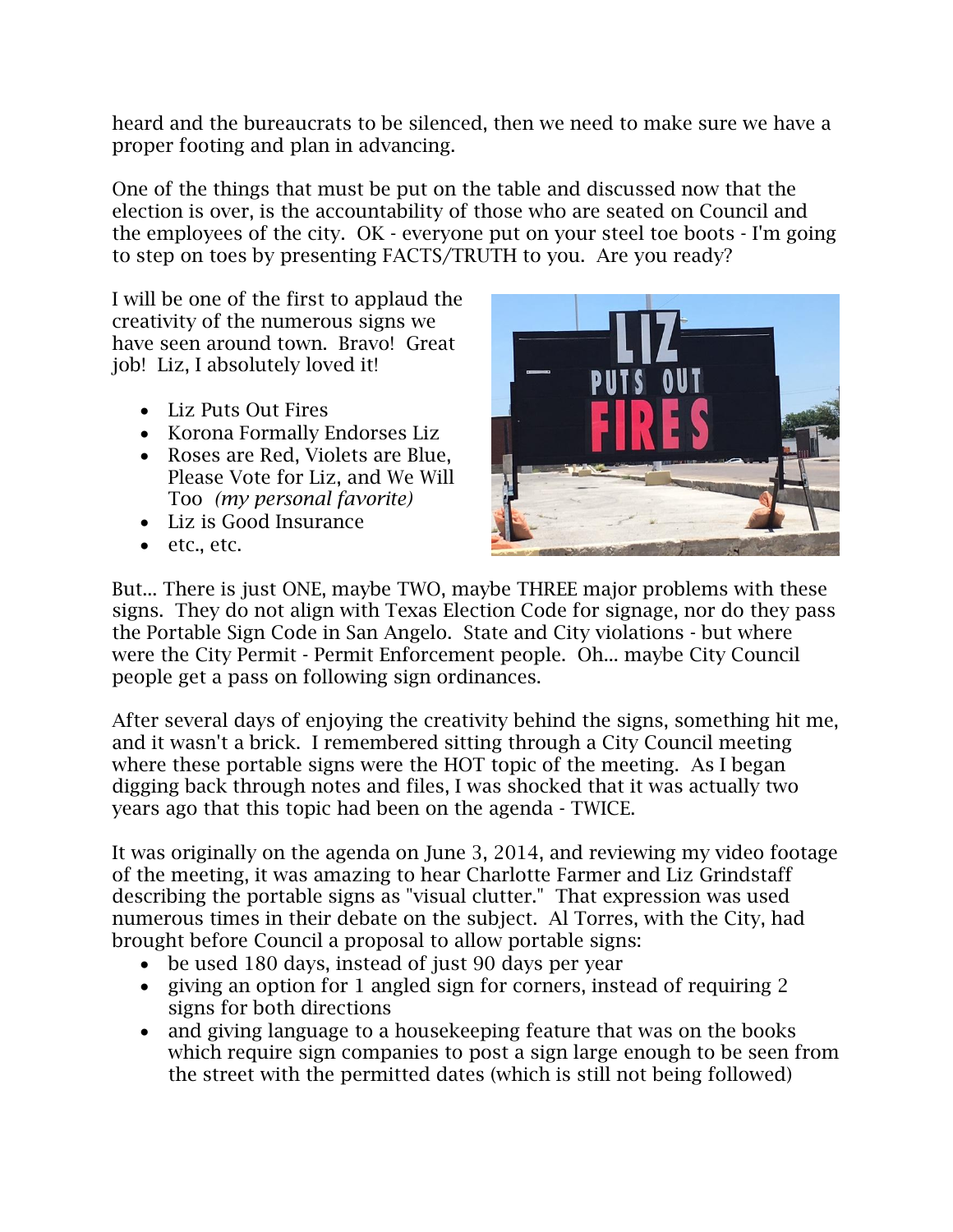In that meeting, Johnny Silvas was out, and when they voted they had a tied vote, 3-3. Liz, Charlotte, and Marty Self voting against the changes on the sign ordinance. Voting for the changes were Don Vardeman, Mayor Dwain Morrison, and Rodney Fleming. That tied vote forced the item to be placed on the next agenda when hopefully they would have a full seven members present.

June 17th rolled around and this time Marty Self was out and Johnny Silvas had returned. Immediately after the agenda item was presented, Charlotte Farmer made a motion to deny and it was seconded by Liz Grindstaff (and she jokingly third-ed and fourth-ed). That motion failed with a 2-4 vote and then Johnny Silvas moved to approve as presented; extending the 90 to 180 days, giving the one sign option on corners, and language to enforce permitted dates on signs.

After additional discussion, including Kristin Oliver, the owner of Rent-A-Sign company speaking, Liz continued to talk about how the signs "clutter communities" and we don't want to be like "those" communities. The video footage can quickly be reviewed on the city's link, beginning at 35:24 spot: <https://www.youtube.com/watch?v=XaEu3Ceh6Ug>

The vote rolled around again and it passed 4-2. Liz and Charlotte were shot down in the hopes of stopping this "visual clutter" by all the guys.

I wanted to pull the minutes from that meeting to share with you, but it just so happens that they are missing on the city website. The minutes are there for the meeting on the 3rd of June and the first meeting in July - but these are missing.

But here is the agenda item as it was listed:

22. First Public Hearing and consideration of introducing an Ordinance amending Chapter 12, Exhibit "A" (Zoning Ordinance) of the Code of Ordinances, City of San Angelo AN ORDINANCE OF THE CITY OF SAN ANGELO, TEXAS, AMENDING CHAPTER 12, ENTITLED "PLANNING AND DEVELOPMENT," ARTICLE 12.600, ENTITLED "SIGN REGULATIONS," MORE PARTICULARLY BY AMENDING SECTION 12.604, ENTITLED "ON-SITE REGULATIONS," IN ORDER TO ALLOW FREESTANDING SIGNS TO BE PLACED AT AN ANGLE ON LOTS AT THE INTERSECTION OF TWO STREETS; AMENDING SUBSECTION 12.606, ENTITLED "PORTABLE SIGNS," IN ORDER TO EXTEND THE PERIOD A PORTABLE SIGN MAY BE PLACED FROM NINETY (90) DAYS TO ONE HUNDRED AND EIGHTY (180) DAYS, AND TO REQUIRE AN IDENTIFYING LABEL INDICATING THE EXPIRATION DATE OF A PORTABLE SIGN; PROVIDING FOR A PENALTY FOR THE VIOLATION OF THIS ORDINANCE; PROVIDING FOR SEVERABILITY; AND PROVIDING AN EFFECTIVE DATE (Presentation by Building Official Al Torres)

In reviewing the posted portable sign ordinance on the City's website, item (H) lists: Portable sign advertisement must be related to goods or services being provided at the location. *Hmm.... Was Liz a goods or service being provided at that location?* I think not. So why was Code Enforcement not doing their job?

"Oh but Kat, they were political signs? That's not the same thing!"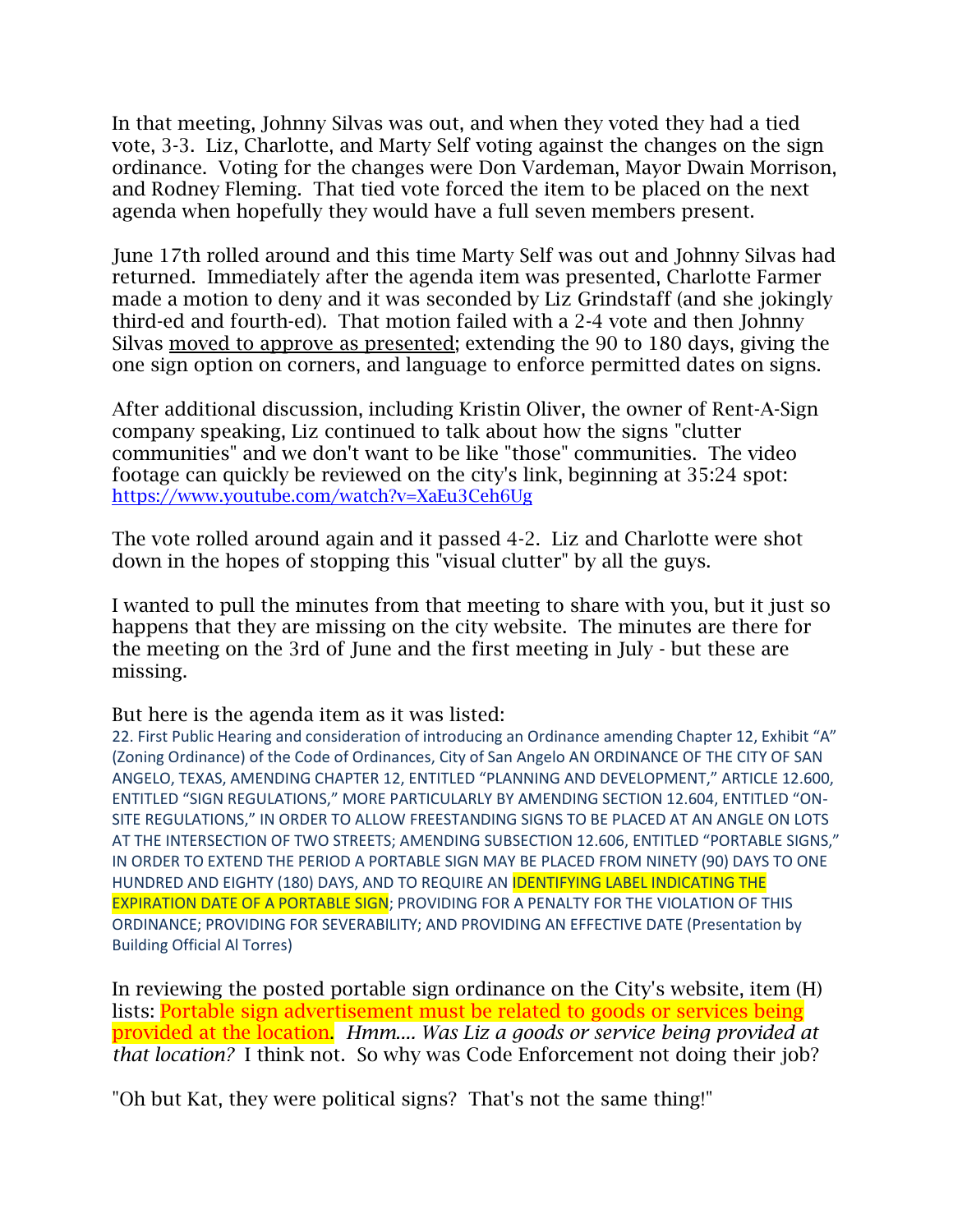Portable signs are not political signs. Political signs have their own set of regs and standards set by the State - and they are VERY EXPLICIT.

#### ELECTION CODE

#### TITLE 15. REGULATING POLITICAL FUNDS AND CAMPAIGNS

## CHAPTER 255. REGULATING POLITICAL ADVERTISING AND CAMPAIGN COMMUNICATIONS

Sec. 255.001. REQUIRED DISCLOSURE ON POLITICAL ADVERTISING. (a) A person may not knowingly cause to be published, distributed, or broadcast political advertising containing express advocacy that does not indicate in the advertising:

(1) that it is political advertising; and

(2) the full name of:

(A) the person who paid for the political

advertising;

(B) the political committee authorizing the political advertising; or

(C) the candidate or specific-purpose committee supporting the candidate, if the political advertising is authorized by the candidate.

(b) Political advertising that is authorized by a candidate, an agent of a candidate, or a political committee filing reports under this title shall be deemed to contain express advocacy.

(c) A person may not knowingly use, cause or permit to be used, or continue to use any published, distributed, or broadcast political advertising containing express advocacy that the person knows does not include the disclosure required by Subsection (a). A person is presumed to know that the use of political advertising is prohibited by this subsection if the commission notifies the person in writing that the use is prohibited. A person who learns that political advertising signs, as defined by Section [255.007,](http://www.statutes.legis.state.tx.us/GetStatute.aspx?Code=EL&Value=255.007) that have been distributed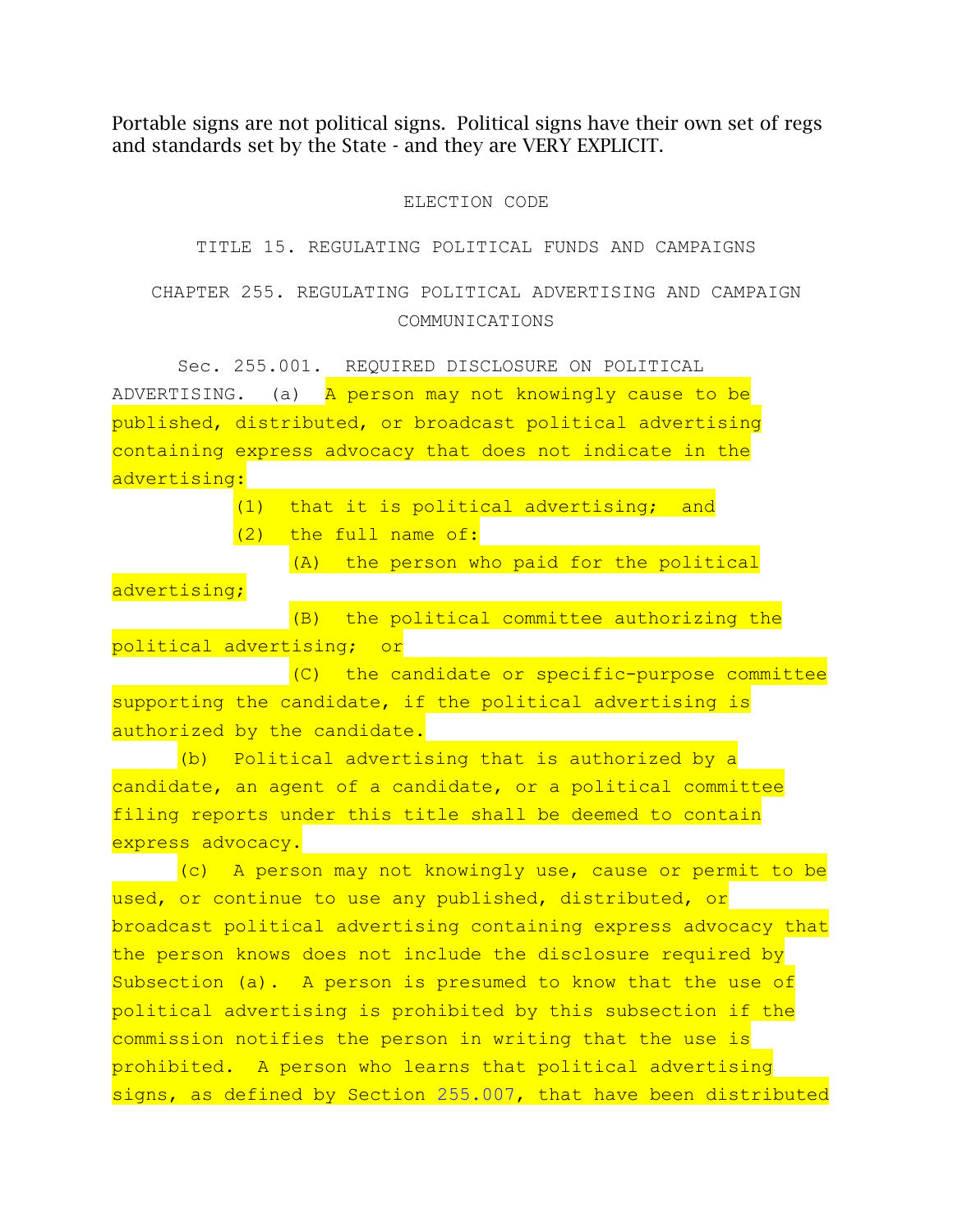do not include the disclosure required by Subsection (a) or include a disclosure that does not comply with Subsection (a) does not commit a continuing violation of this subsection if the person makes a good faith attempt to remove or correct those signs. A person who learns that printed political advertising other than a political advertising sign that has been distributed does not include the disclosure required by Subsection (a) or includes a disclosure that does not comply with Subsection (a) is not required to attempt to recover the political advertising and does not commit a continuing violation of this subsection as to any previously distributed political advertising.

(d) This section does not apply to:

(1) tickets or invitations to political fund-raising events;

(2) campaign buttons, pins, hats, or similar campaign materials; or

(3) circulars or flyers that cost in the aggregate less than \$500 to publish and distribute.

(e) A person who violates this section is liable to the state for a civil penalty in an amount determined by the commission not to exceed \$4,000.

## If they are political signs, where was the PAID FOR BY information? Also there is one other requirement:

Sec. 255.007. NOTICE REQUIREMENT ON POLITICAL ADVERTISING SIGNS. (a) The following notice must be written on each political advertising sign:

"NOTICE: IT IS A VIOLATION OF STATE LAW (CHAPTERS 392 AND 393, TRANSPORTATION CODE), TO PLACE THIS SIGN IN THE RIGHT-OF-WAY OF A HIGHWAY."

(b) A person commits an offense if the person:

(1) knowingly enters into a contract to print or make a political advertising sign that does not contain the notice required by Subsection (a); or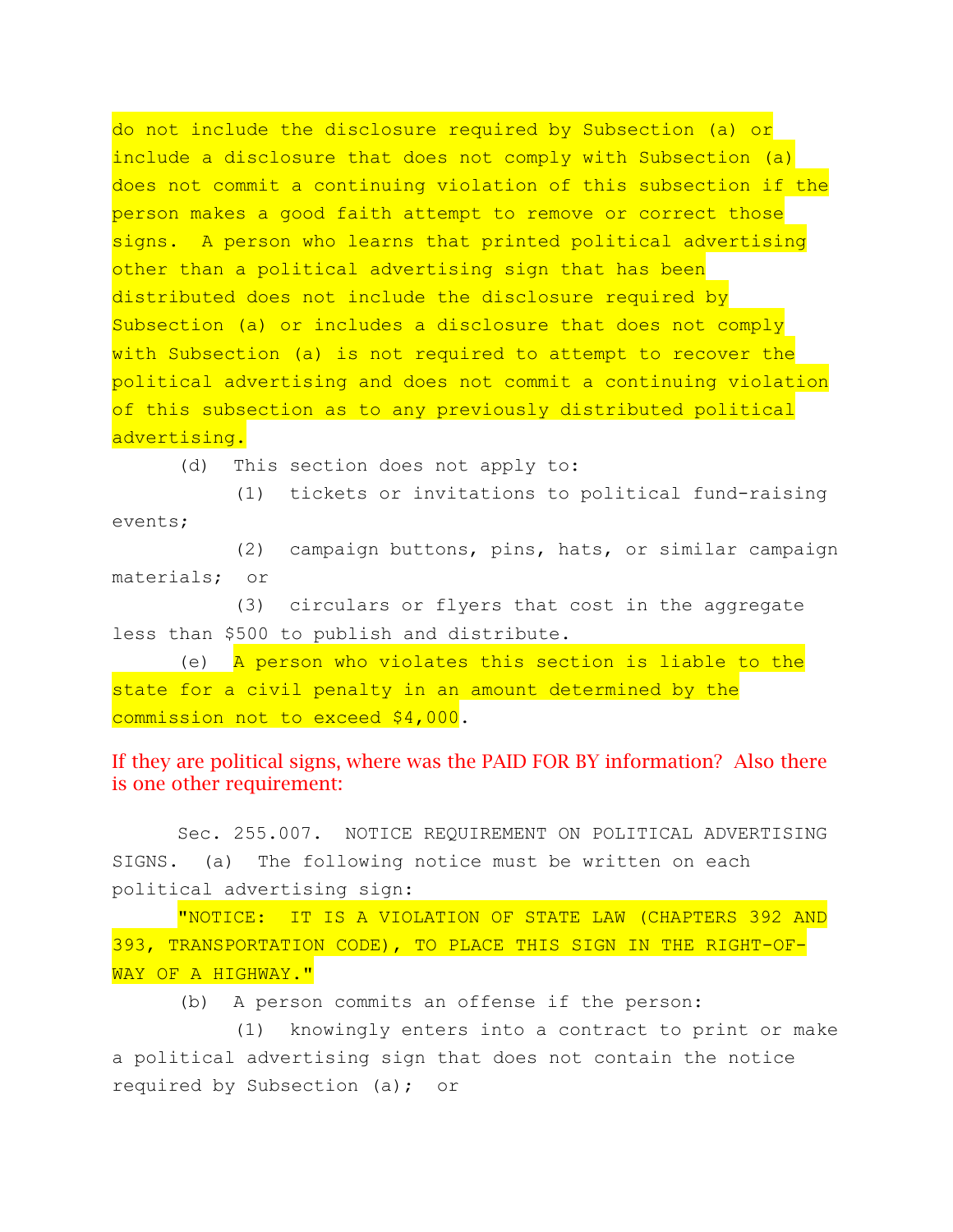(2) instructs another person to place a political advertising sign that does not contain the notice required by Subsection (a).

(c) An offense under this section is a Class C misdemeanor.

(d) It is an exception to the application of Subsection (b) that the political advertising sign was printed or made before September 1, 1997, and complied with Subsection (a) as it existed immediately before that date.

(e) In this section, "political advertising sign" means a written form of political advertising designed to be seen from a road but does not include a bumper sticker.

After several days, maybe a week, on the streets without this notice, finally a little note began to be attached to these signs.



NOTICE: It is a violation of state law (chapters 392 and 393, Transportation Code) to place this sign in the right of way of a highway. Paid political advertisement Elizabeth Grindstaff campaign, Brad Fly treasurer.

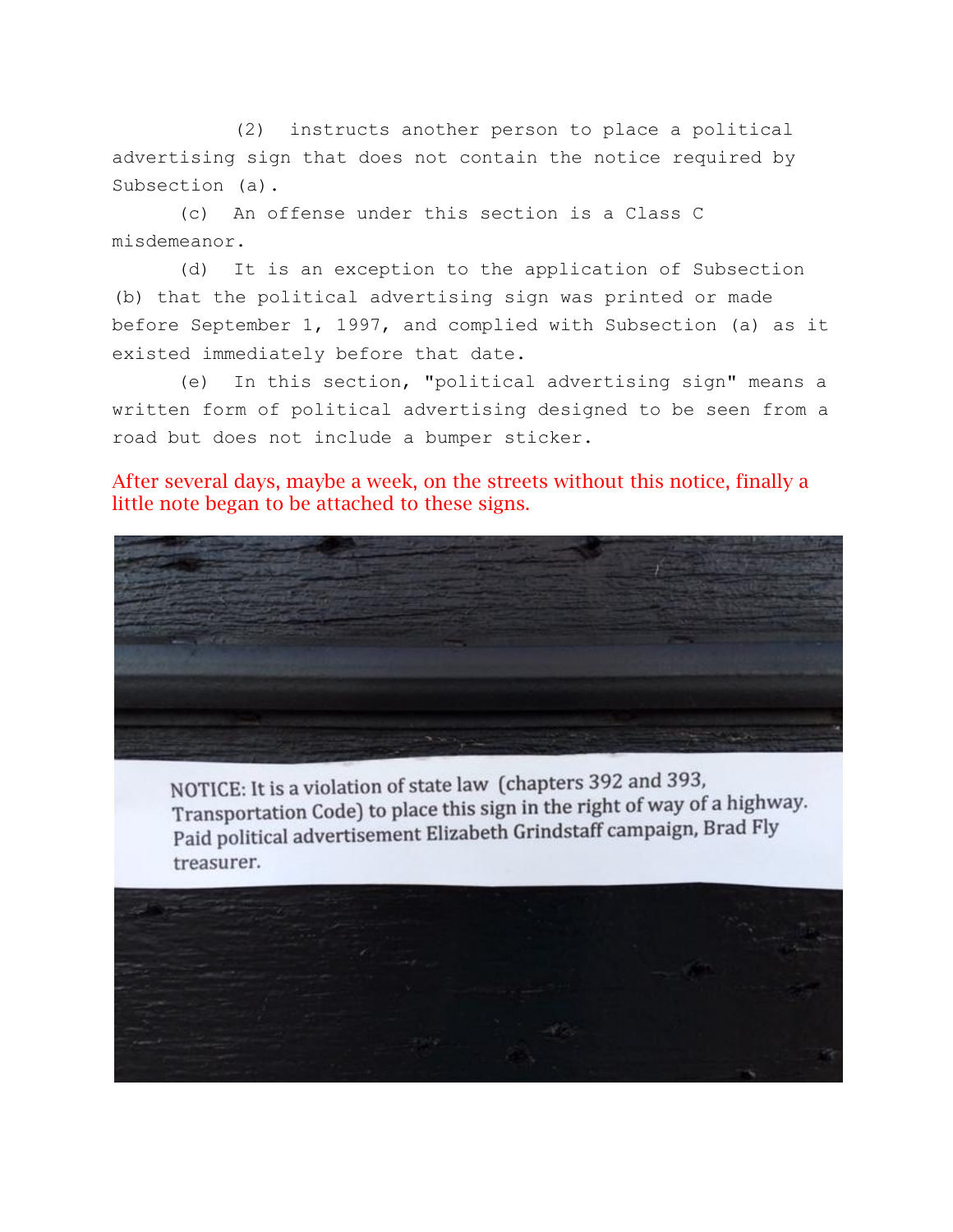So...before it was all said and done, maybe the signs squeaked into state compliance - but still not into local portable sign ordinance. The purpose of this article is to address this issue before it happens again. It was a very creative advertising ploy - but one that is outside of our local ordinances.

So this round of local elections are in the books! Thank God! But now as we move forward they leave us with a few things to ponder.

- Council representatives should be very mindful of our ordinances, they are not exempted from them like our National Congress often rules themselves, even if it's a darling idea!
- Why did our City Code Enforcement not address this issue when it was blatantly spread around the city? Can you imagine what our city would look like if all the local candidates covered our city doing this? Talk about "visual clutter!" And yes, a few were driving hazards, blocking the view of oncoming traffic when pulling out of businesses.

So it's a new day. We have three new members on the City Council: Harry Thomas, Bill Richardson, and now Lane Carter will join them. They each have a three year term that we have entrusted to them as our representatives. Only one of them is a Snangeloan by birth! ...but each by choice!

Over the next few months we will see a new Council personality reflected as the new members begin to voice their positions on the various topics that will come before them. It is only six months before the election cycle starts again, as we prepare to vote in four new members to complete the transition. These four members will be serving a four year term.

- SMD 2 Marty Self rumor has it he may not run again.
- Mayor Dwain Morrison he reports that he is done forked and ready to go home
- SMD 4 Lucy Gonzales completing her first term we will see what she plans to do
- SMD 6 Charlotte Farmer rumor has it she may be thinking of running for the Mayor's position

We could have a totally new Council this time next year. San Angelo - our voices are so important now - more so than ever before. We are loaded with debt - have a police station to build or redo - infrastructure that must be tended to - and are always in want of water. Let's seek some responsible, conservative minded folks to fill these positions that are going to be vacated.

The Carters - Councilman Lane Carter, and Chief Frank Carter, will be sworn in on Tuesday, July 12th, at 8:30 a.m. at the McNeese Convention Center after the